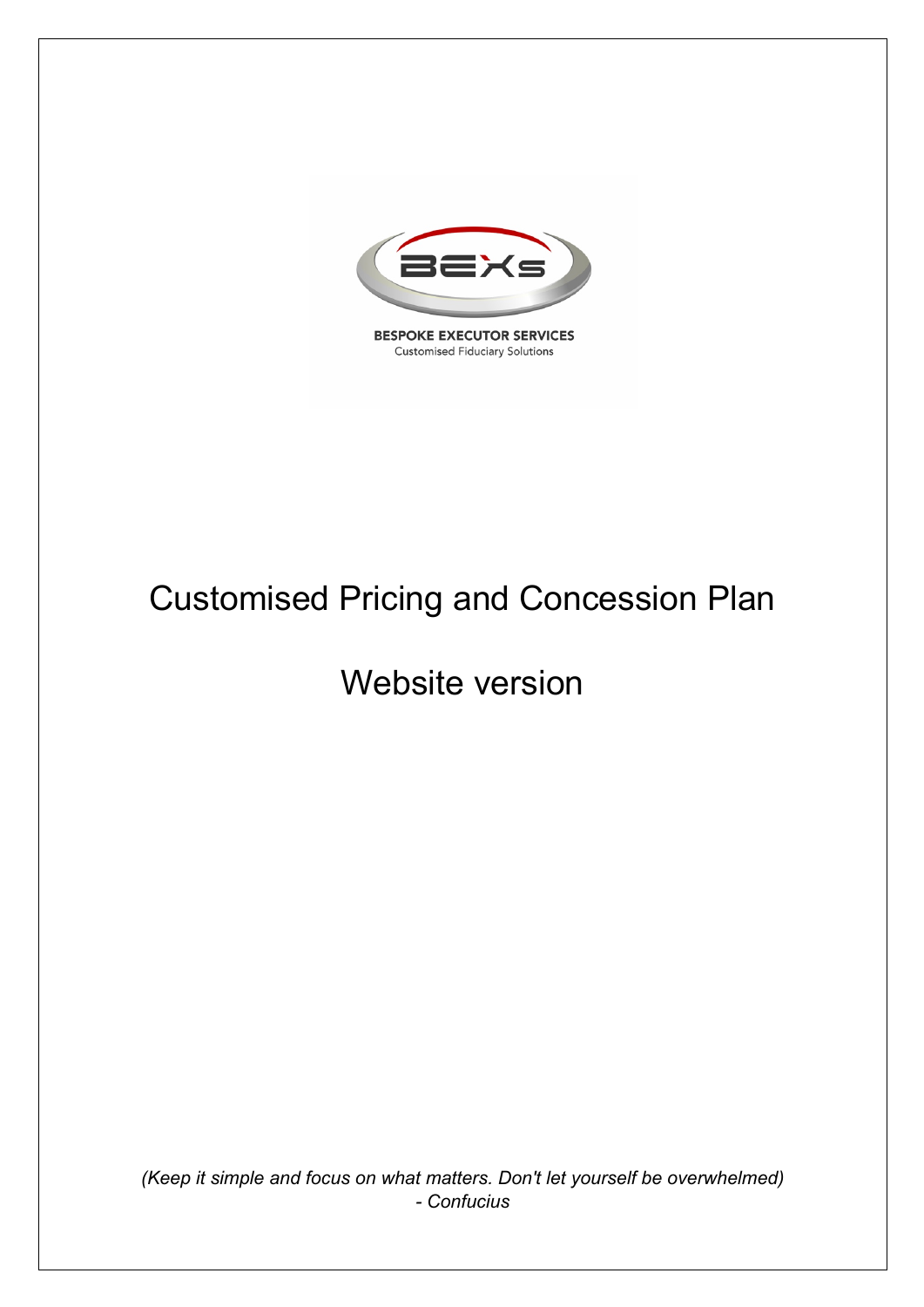#### **Overarching pricing policy**

BEXs fees are negotiable and mutually agreed upon.

### **Value added tax (VAT)**

All our fees and charges are subject to VAT at the prescribed rate.

#### **Where we operate**

| Gauteng | <b>Kwazulu Natal</b> |
|---------|----------------------|
|         | <b>Western Cape</b>  |

## **Our services**

(Click on the service to be redirected to the details and pricing)

| A | <b>Liquidity Analysis</b>                                | B | Detailed Estate Planning                                  |  |
|---|----------------------------------------------------------|---|-----------------------------------------------------------|--|
|   | <b>Deceased Estate</b><br><b>Administration Services</b> | D | <b>Trust Administration Services</b>                      |  |
| E | Will drafting & related services                         | F | <b>Independent Trustee Services</b>                       |  |
| G | <b>Fiduciary Dispute Resolution</b>                      | H | Deceased Estate Firearm<br><b>Administration Services</b> |  |



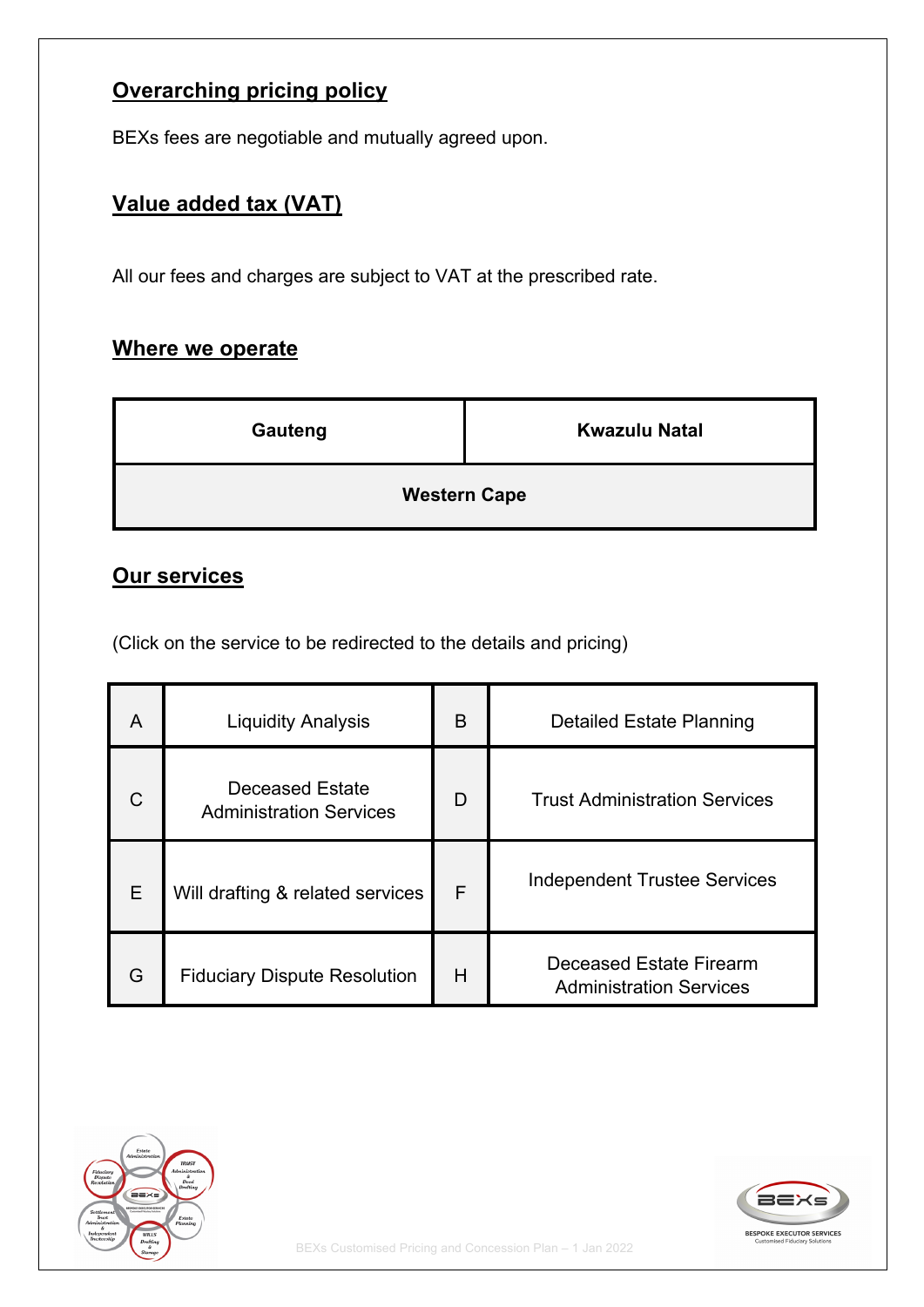| Α | <b>Liquidity Analysis</b> | R <sub>1</sub> ,250 |
|---|---------------------------|---------------------|
|---|---------------------------|---------------------|

BEXs prepares a liquidity check, based on the data submitted by the client and Financial Planner, enabling the client to establish if there is sufficient cash in their estate to fund liabilities, administration costs and cash legacies. The Financial Planner will then be able to provide the client with additional life cover in need.

| B | <b>Detailed Estate Planning</b> | R3,500 |
|---|---------------------------------|--------|
|---|---------------------------------|--------|

BEXs undertakes a comprehensive and detailed Estate Planning analysis, based on the data submitted by the client and Financial Planner. Armed with this analysis, the client can establish whether their estate divestment options are economical and tax efficient.

| <b>Deceased Estate Administration Services</b><br>C |  |
|-----------------------------------------------------|--|
|-----------------------------------------------------|--|

This service entails the end to end administration process undertaken by BEXs either as Executor testamentary or as agent for the Executor.

| Executors fee (based on market value of<br>capital assets as at death) | Income collection fee |
|------------------------------------------------------------------------|-----------------------|
| Between 2,65% and 3,5%*                                                | 6%                    |

\* Based on the nature of assets and envisaged administration process.



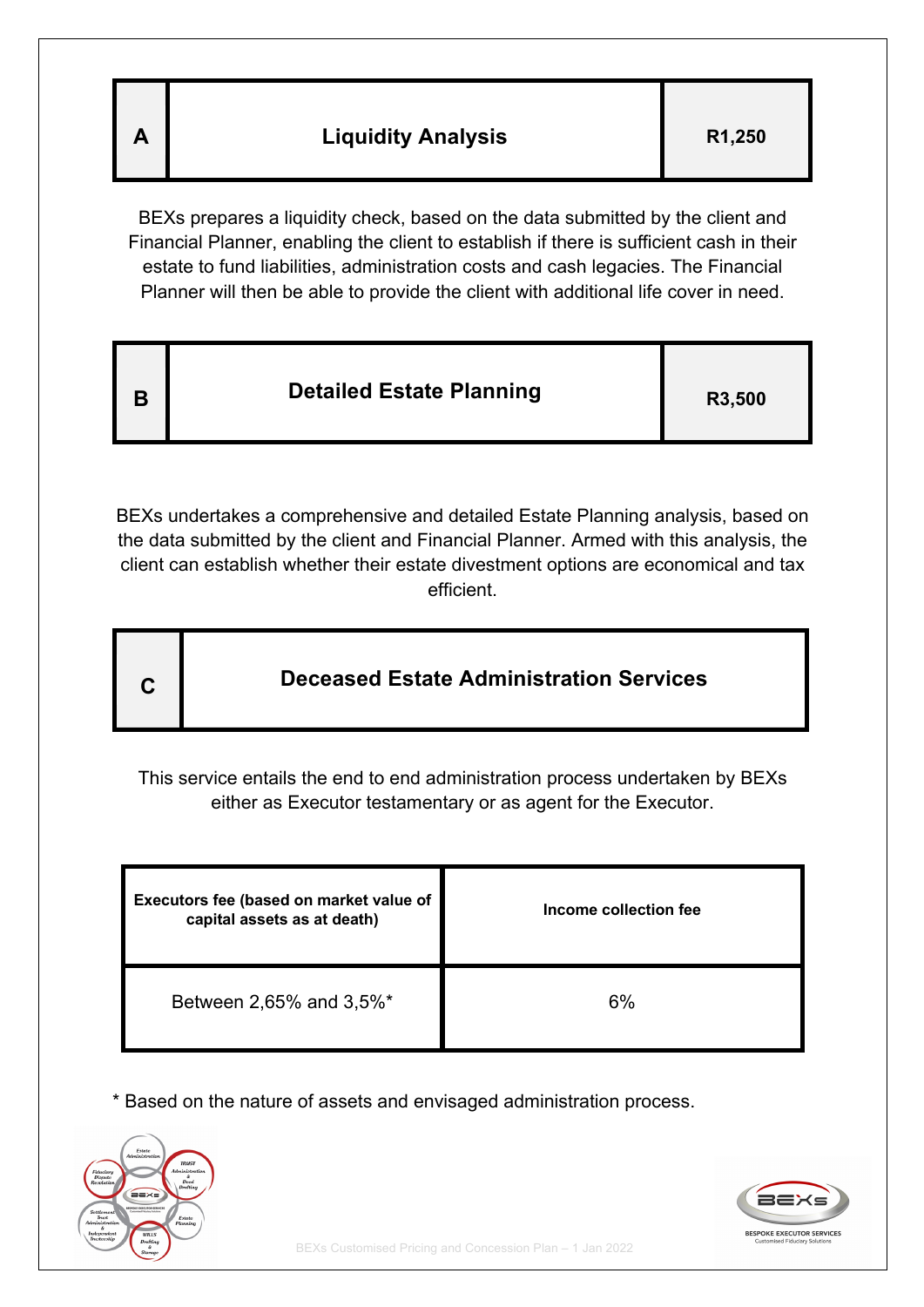| D | <b>Trust Administration Services</b> |
|---|--------------------------------------|
|   |                                      |

## **Trust Deed Drafting**

| Where BEXs is appointed as a | Where BEXs is not appointed as a |
|------------------------------|----------------------------------|
| trustee                      | trustee                          |
| R6,500                       | R8,500                           |

### **Trust Deed Registration**

If BEXs is required to register the Trust Deed with the Master of the High Court, on behalf of the parties to the trust

| <b>Where BEXs is</b><br>appointed as one of<br>the trustees | <b>Where BEXs is not</b><br>appointed as a trustee | <b>Sundry charges</b><br>(Master certified<br>copies, stamp duty,<br>courier fees etc) |
|-------------------------------------------------------------|----------------------------------------------------|----------------------------------------------------------------------------------------|
| R <sub>2</sub> ,000                                         | R <sub>2</sub> ,500                                | R <sub>1</sub> ,000                                                                    |



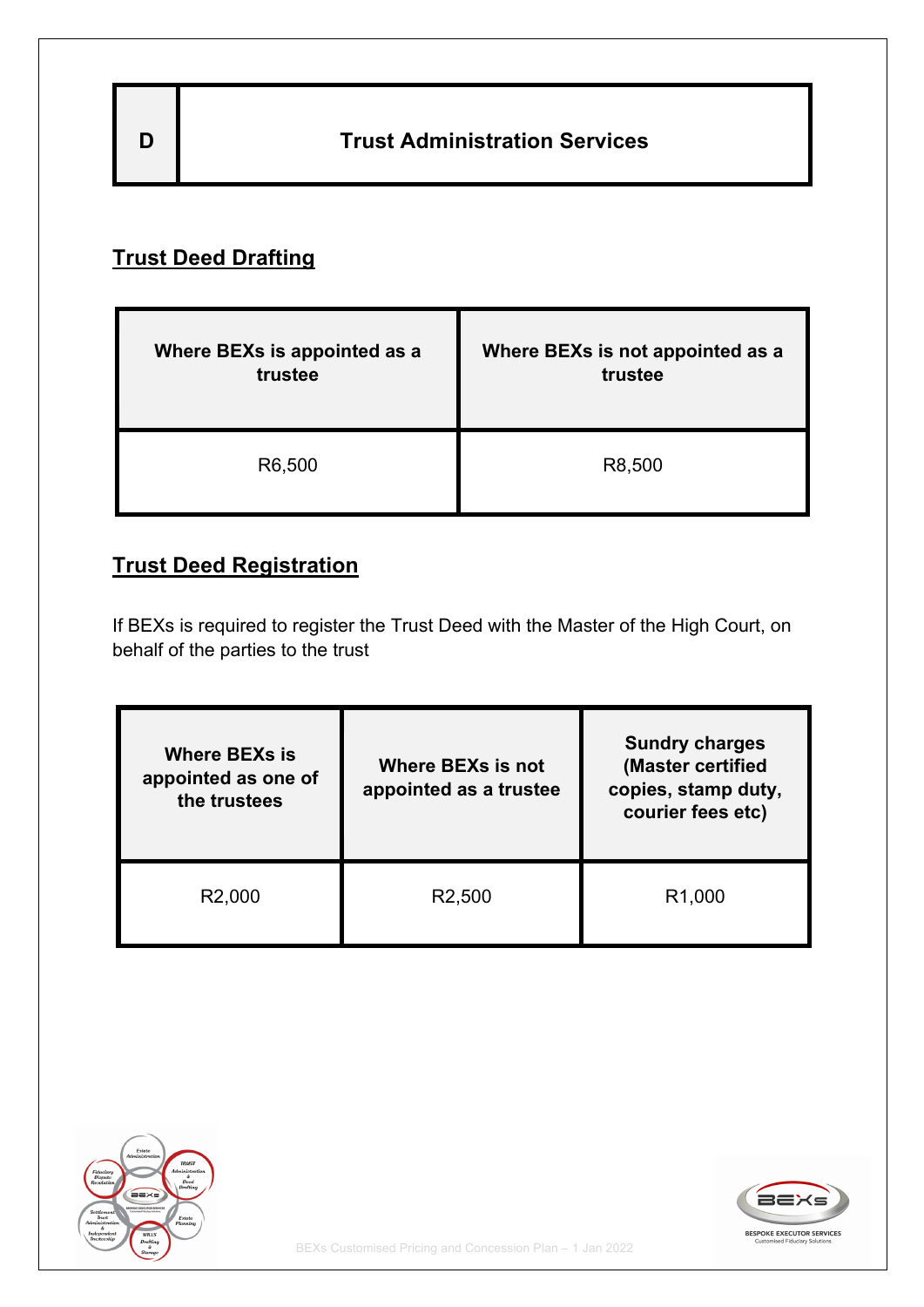#### **Trust legality auditing/reviewing and amendments**

Reviewing and auditing of trust deeds and accounting records requires a special skill and is very labour intensive.

| Trust legality auditing & reviewing fee | <b>Trust Deed Amendments</b> |
|-----------------------------------------|------------------------------|
| R3,000                                  | R3,000                       |

#### **Trust Administration**

This service entails the end to end administration process undertaken by BEXs either as Trustee or as Agent for the Trustee.

#### **Testamentary, Inter Vivos and Settlement Trusts**

| Set-up fee          | <b>Ongoing annual</b><br><b>Administration fee*</b> | <b>Termination</b><br>administration<br>fee | Tax<br><b>Registration</b><br>and set up<br>fee |
|---------------------|-----------------------------------------------------|---------------------------------------------|-------------------------------------------------|
| R <sub>2</sub> ,500 | <b>Between</b><br>$0,80\%$ and $1\%$ <sup>*</sup>   |                                             | R <sub>1</sub> ,500                             |

\* Based on gross capital assets under administration (subject to a minimum fee of R12,500 p/a), recovered monthly in arrears.



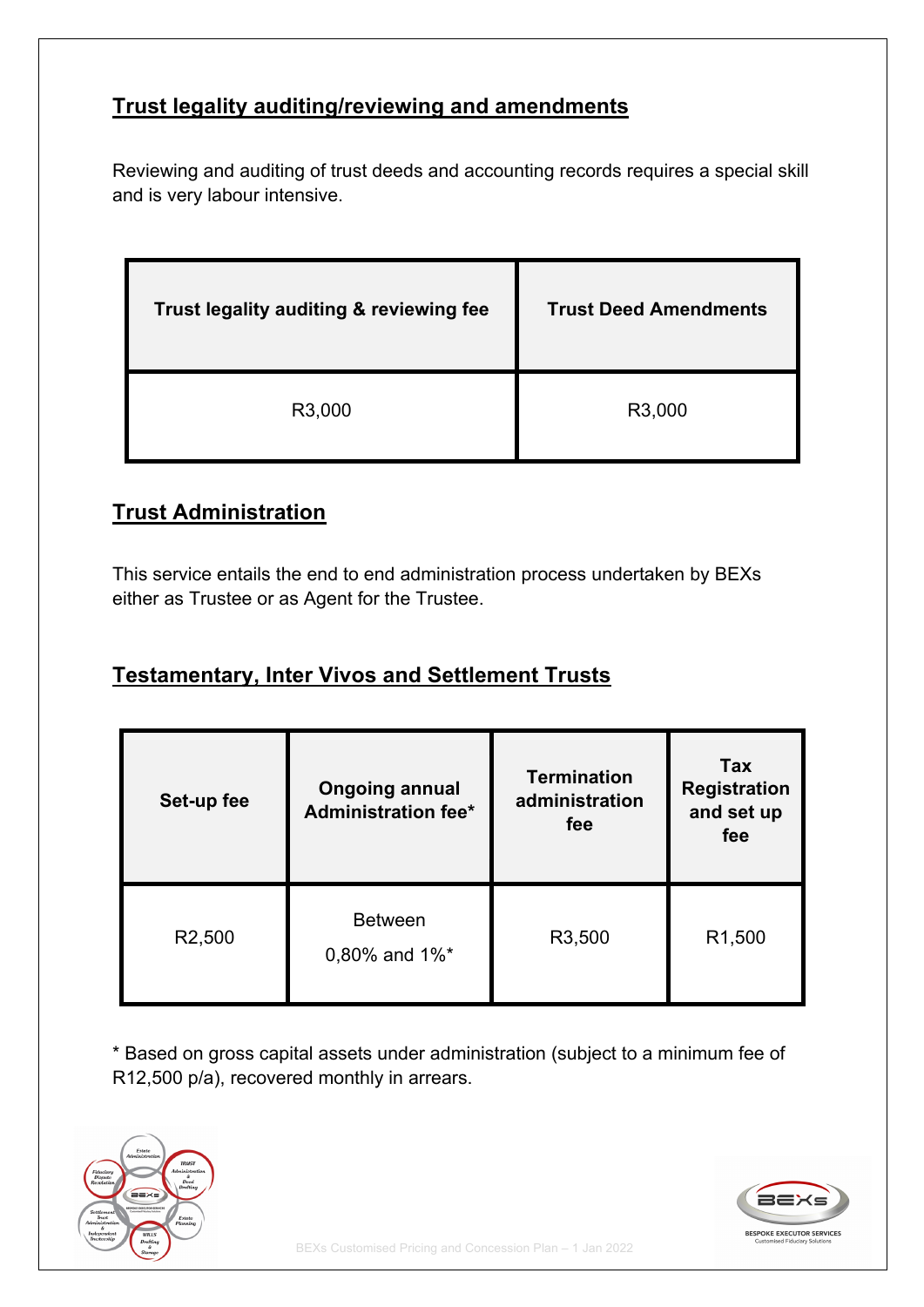#### **Inter Vivos Trust – Secretarial Services**

These services include, but are not limited to: -

- Opening Bank account and monitoring movements for compliance and FIC purposes
- Attend to drafting and filing of all resolutions
- Trust record keeping
- Receiving signed and filing minute meetings
- Setting up meetings
- Attending a maximum of 4 (Four) meetings annually for the purpose of taking minutes
- Ensuring SARS registration and retaining documents
- Monitoring of Tax return submission and receipt of assessment
- Setting up and keeping Trust file up to date
- Setting up annual Trustee pack (which includes AFS, resolutions and minutes along with a compliance report)
- Attending to the compliance function of the Trust



| E  <br>Will drafting & related services |  |
|-----------------------------------------|--|
|-----------------------------------------|--|

#### **Will Storage Services**

Ensuring that your original Will is safeguarded from fraudulent activity or from prying eyes. This service is free for **BEXs clients**.



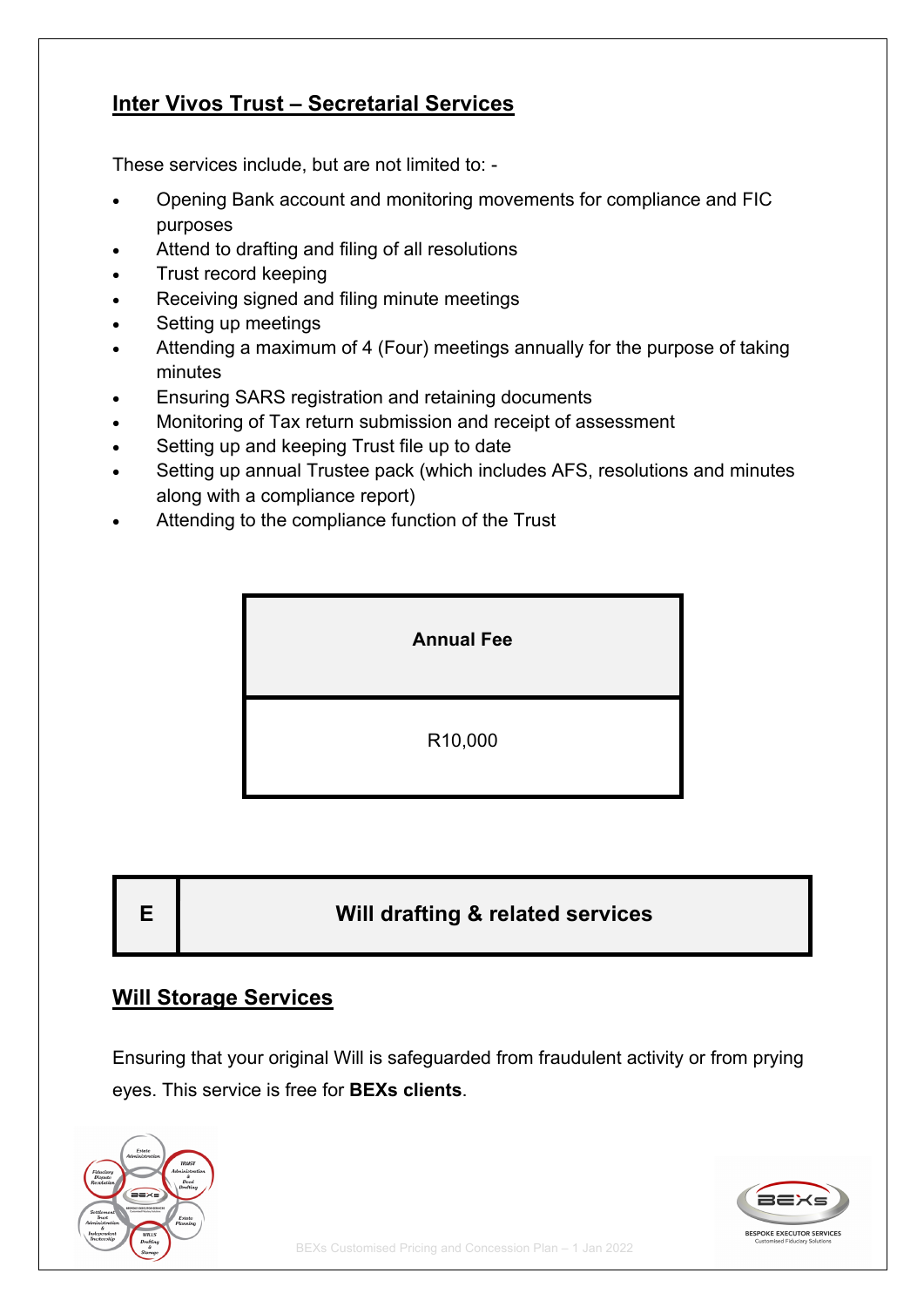#### **Will drafting services**

This service is free when **BEXs** is appointed as Executor or Co-executor.

#### **Living Wills**

This service is free to clients who have a **BEXs** drafted Will.

|  | <b>Independent Trustee Services</b> |
|--|-------------------------------------|
|--|-------------------------------------|

Being a nominated or appointed trustee, comes with important, but often seen as, extraneous responsibilities that are misunderstood by the incumbent.

The tax consequences of not being independent or making decisions that are seen as alter ego trust decisions, can have dire financial consequences, often negating the very purpose for which the trust was set up.

BEXs provides the service of independent trusteeship, which will go a long way to making the decisions of the trustees, truly independent and open to scrutiny.

Our participation as an independent trustee has many variables, so contact us for a quotation.

#### **G Fiduciary Dispute Resolution**

Are you having a dispute with an Executor or Trustee? BEXs will assist our clients and trusted partners with these disputes.

Contact us for a quotation, as we will need to analyse the dispute and consider the work involved before quoting.



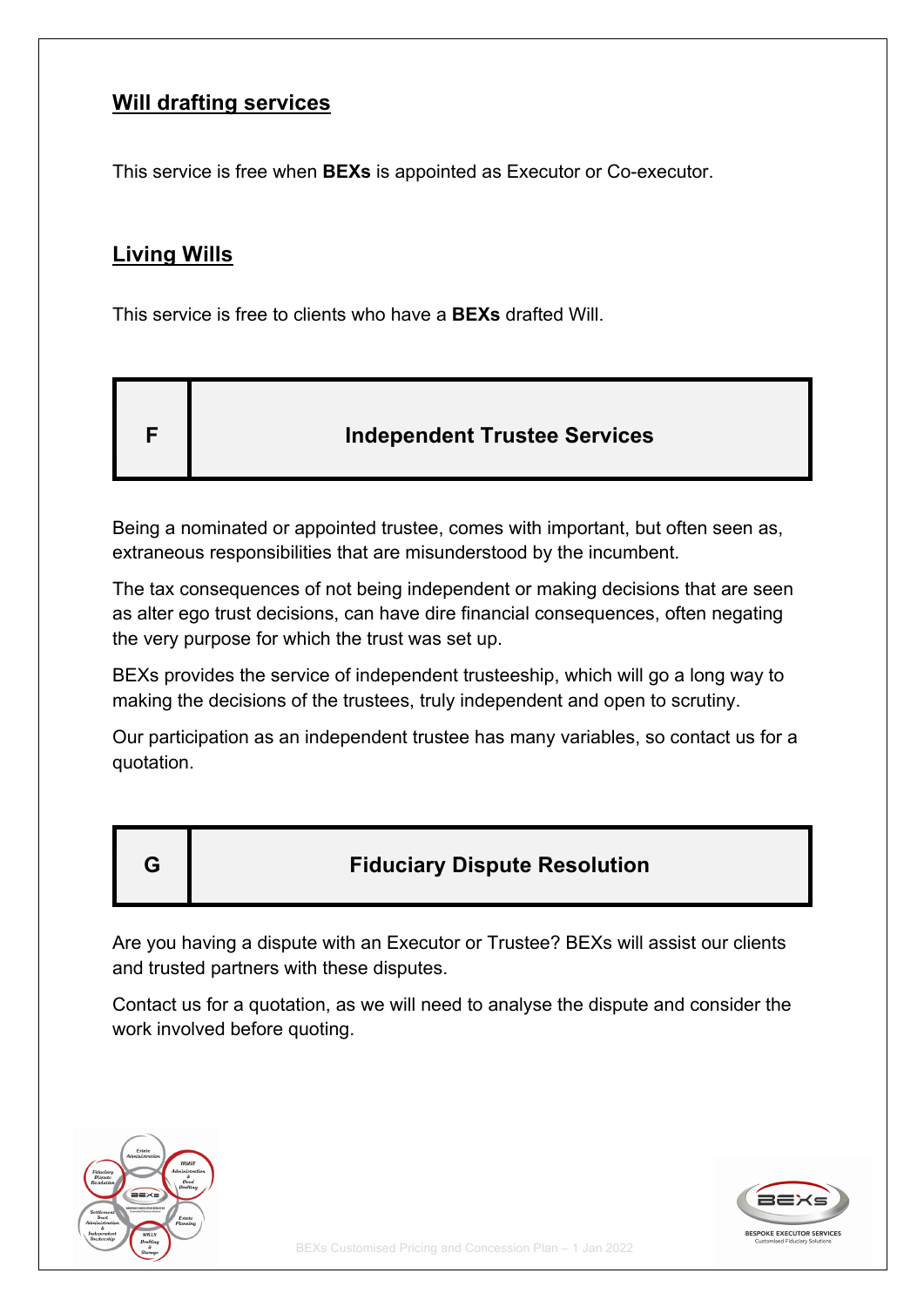| <b>Firearms Control Act Compliance Pricing</b>                                           |                     |                                                   |  |
|------------------------------------------------------------------------------------------|---------------------|---------------------------------------------------|--|
| <b>Service</b>                                                                           | <b>Standard Fee</b> | <b>Additional Firearms for the</b><br>same estate |  |
| Dealer Stocking Of<br>Firearm                                                            | R <sub>1</sub> ,100 | R300                                              |  |
| <b>Destruction of Firearm</b><br>(Inclusive of<br>ammunition)                            | R1,100              | R300                                              |  |
| Reporting lost or stolen<br>firearm                                                      | R1,100              | R300                                              |  |
| Deactivation of firearm                                                                  | R1,100              | R300                                              |  |
| Deregistration of Wind<br>Air Rifle or Gas Pistol                                        | R700                | R300                                              |  |
| Motivation for a new<br>firearm licence -<br>Application includes the<br><b>SAPS 271</b> | R <sub>1</sub> ,600 |                                                   |  |
| Motivation for a new<br>firearm licence -<br>Application excluding<br>the SAPS 271       | R1,200              |                                                   |  |
| <b>Competency Certificate</b><br>Application                                             | R 950               | <b>Including SAPS Forms</b>                       |  |
| Renewal of<br><b>Competency Certificate</b>                                              | R 950               | <b>Including SAPS Forms</b>                       |  |
| <b>Additional Competency</b><br>Certificate                                              | R 950               | <b>Including SAPS Forms</b>                       |  |